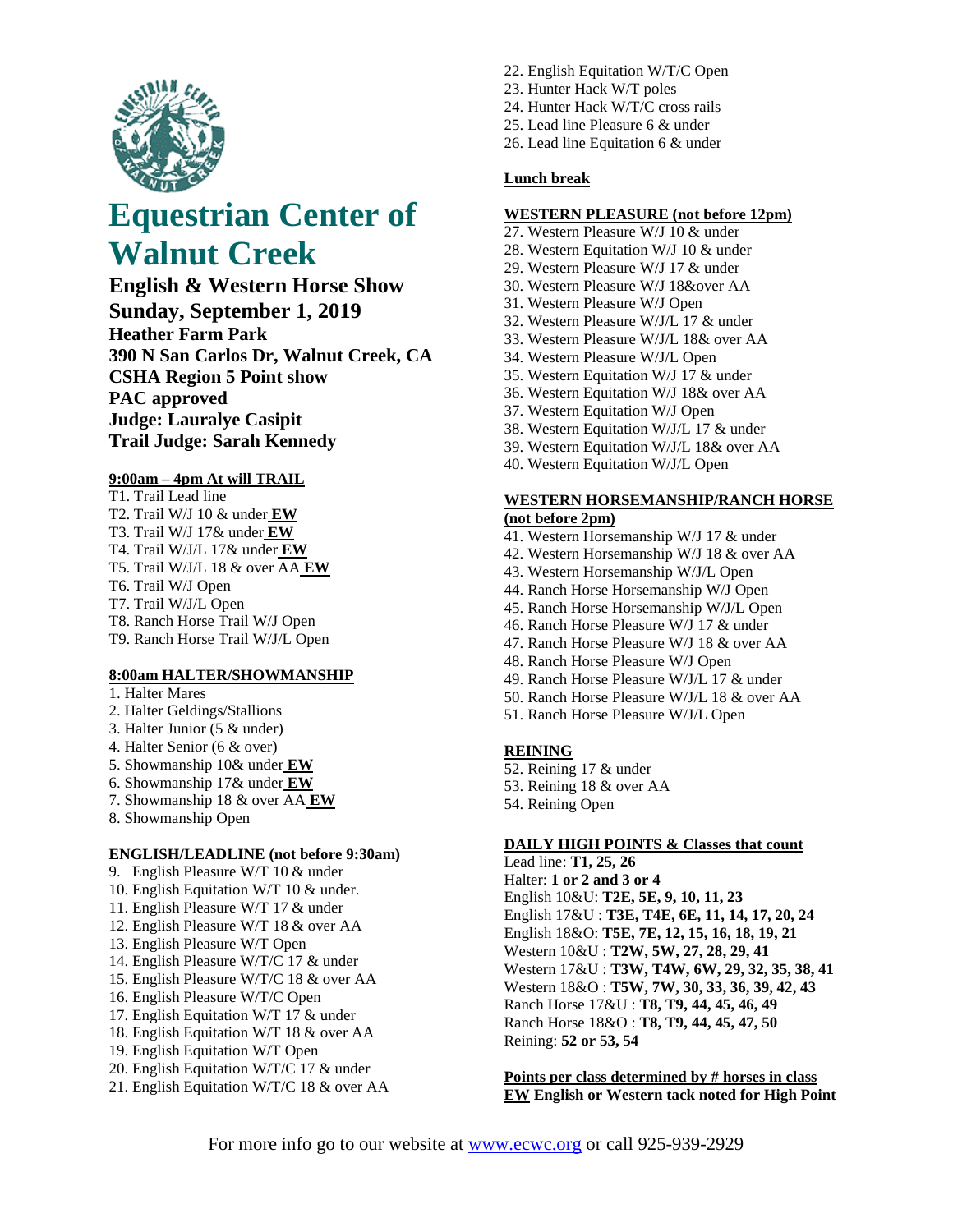# **ECWC English Western Horse Show 9/1/2019 Information:**

▪ West Coast Horse Show Rule Book to apply

▪ The Main Arena will be open for schooling from 7:00am-8:00am.

▪ AHSA approved headgear required for all junior riders. Boots required for all riders. Hunt coats optional.

▪ Classes with fewer than 3 entries may be combined to judge, but will be separated for CSHA divisions and daily High points.

- Awards for Classes: Prize to first place, ribbons first to sixth place.
- Awards for High Points: Trophy prize and Tri-Color Ribbon to Champion, Tri-Color Ribbon to Reserve.

▪ [Release of Liability](http://www.horsenpony.com/horseshows/release.htm) must be signed by all persons riding or working with horses on the show grounds. Minors must have signature of parent or guardian.

# ▪ **DOGS MUST BE ON LEASHES AT ALL TIMES**

▪ Refreshments and Lunch will be served at the snack bar.

▪ Must show ECWC or CSHA membership card, 4H Project report or Record book for proof of membership to qualify for \$10 post entry fee

▪ Add-ons welcome, advance refunds will not be given without veterinarian certificate. Refunds day of show will be given if notice of scratch is given to registration/gatekeeper prior to class starting, refunds will be given at end of show.

▪ High Point Ties are decided by using West Coast Horse Show Rule book rules: Number of firsts, then placing in equitation or trail. If neither of these settles the tie, then we will flip a coin.

# **DIRECTIONS:**

**From the South** Take 680 North towards Sacramento to the Ygnacio Valley Road exit.

Turn right onto Ygnacio Valley Road for about 2 miles. Turn left onto N. San Carlos Drive. Follow N. San Carlos Drive and it will make a turn to the left. The Equestrian Center will be on your left.

**From the North** Take 680 South towards San Jose to the North Main Street exit.

Follow the exit around to the right onto North Main Street heading south. Turn left onto Ygnacio Valley Road for about 2 miles. Turn left onto N. San Carlos Drive. Follow N. San Carlos Drive and it will make a turn to the left. The Equestrian Center will be on your left.

**From the West** Take 24 East towards Walnut Creek to the Ygnacio Valley Road exit.

Turn right onto Ygnacio Valley Road for about 2 miles. Turn left onto N. San Carlos Drive. Follow N. San Carlos Drive and it will make a turn to the left. The Equestrian Center will be on your left.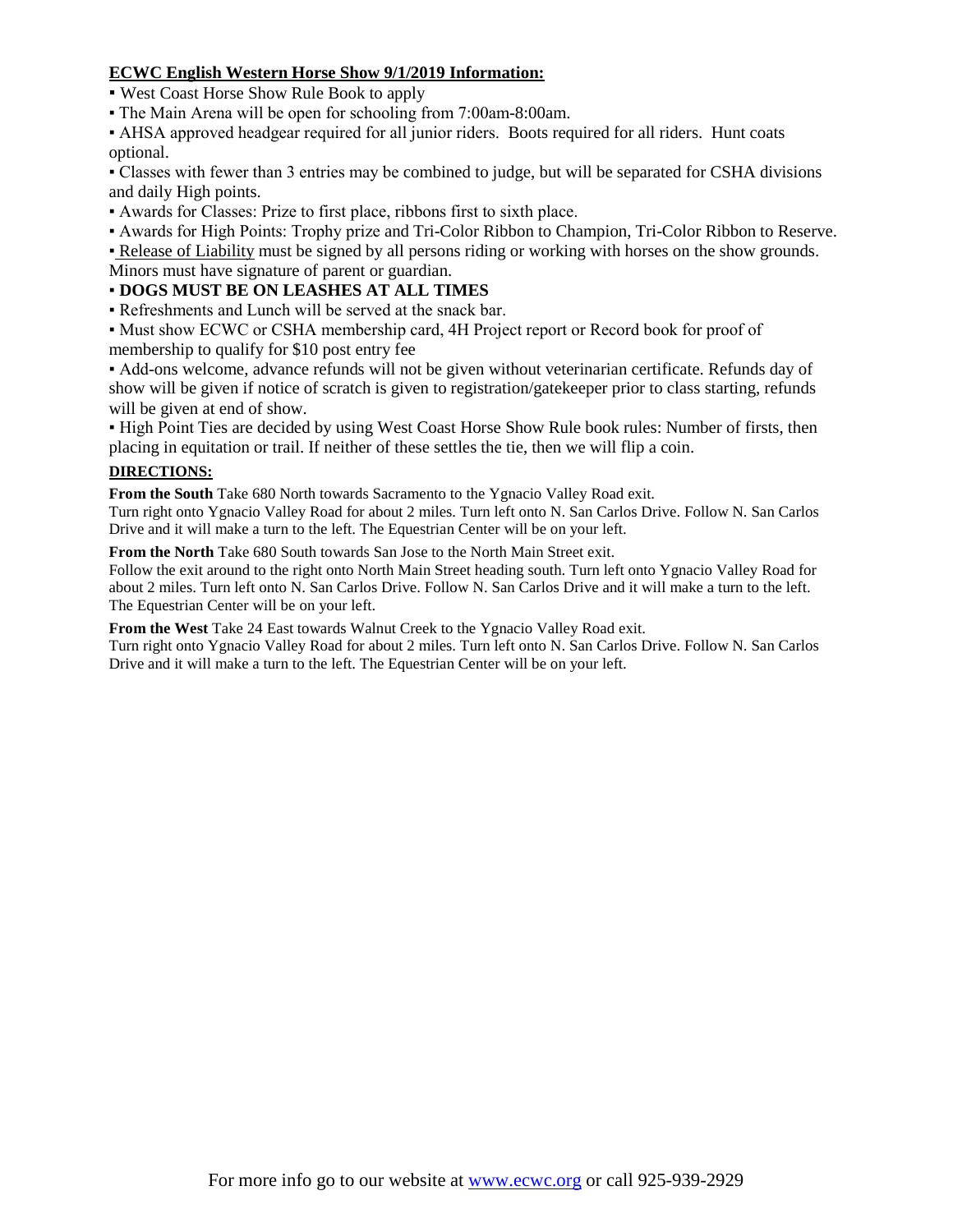

## **EQUESTRIAN CENTER OF WALNUT CREEK Heather Farm Equestrian Center, Walnut Creek, CA English & Western Show - Sunday. September 1, 2019**

|                        |                                             |                                                                                                          | PH:(CELL) _____________________________(HOME)___________________________________                                       |
|------------------------|---------------------------------------------|----------------------------------------------------------------------------------------------------------|------------------------------------------------------------------------------------------------------------------------|
|                        |                                             |                                                                                                          |                                                                                                                        |
|                        |                                             |                                                                                                          |                                                                                                                        |
| <b>NAME</b>            |                                             | OF                                                                                                       | HORSE:                                                                                                                 |
|                        | OWNER OF                                    | HORSE:                                                                                                   |                                                                                                                        |
|                        | PH:                                         |                                                                                                          |                                                                                                                        |
| <u>Trail:</u><br>NOTE: | All EW classes will be judged concurrently. | 44, 45, 46, 47, 48, 49, 50, 51, 52, 53, 54<br>T1, T2E, T2W, T3E, T3W, T4E, T4W, T5E, T5W, T6, T7, T8, T9 | For Classes 5, 6, 7, T2, T3, T4, T5 you must choose to show in English (E) or Western (W) tack for Highpoint.          |
|                        |                                             |                                                                                                          | Total # Classes: $\_\_\_\_$ @ \$10 pre-entry or post entry if ECWC, CSHA or 4H member =<br>$\frac{\text{S}}{\text{S}}$ |
|                        |                                             |                                                                                                          | Total # Classes: $\_\_\_\_\_\_\_\$ @ \$15 post-entry = \$                                                              |
|                        |                                             |                                                                                                          | Office \$5 & Drug Fee and \$5/horse: \$ 10.00                                                                          |
|                        |                                             |                                                                                                          | Optional CSHA English Western Recovery Fund, suggest \$10: \$                                                          |
|                        |                                             |                                                                                                          | TOTAL: \$                                                                                                              |
|                        |                                             | Each horse/rider combination requires a separate entry                                                   |                                                                                                                        |

# **Please make Checks payable to ECWC, Mail to: PO Box 3532, Walnut Creek, CA 94598 For additional information/questions call: Therese Caples (925) 939-2929**

RELEASE: I hereby acknowledge that I have voluntarily requested participation for myself or my minor child in equestrian activities at Equestrian Center of Walnut Creek. I am aware that dressage, jumping and all other forms of horseback riding activities are dangerous and I am voluntarily participating with the knowledge of the danger involved and hereby agree to accept any and all risks of injury or death. I hereby release and hold harmless Equestrian Center of Walnut Creek its employees, independent contractors, volunteers and agree neither I nor my heirs and assignees will make a claim against, sue, attach the property of, or prosecute any of them for injury to myself, my horse, my property or to anyone else or for damage resulting from the negligence or other acts or omissions however caused, as a result of my engaging in any equestrian or related activity while at Equestrian Center of Walnut Creek. I have carefully read this agreement and release, and fully understand its contents. I am aware that this is a release of liability and a contract between Equestrian Center of Walnut Creek and me. I also acknowledge that there are no warranties implied concerning the facilities, the event or the activities at Equestrian Center of Walnut Creek I further acknowledge that I am signing this contract of my own free will.

| Rider Signature:              | Date: |
|-------------------------------|-------|
| Horse Owner Signature         | Date: |
| If rider is a minor:          |       |
| Signature of Parent/Guardian: | Date: |